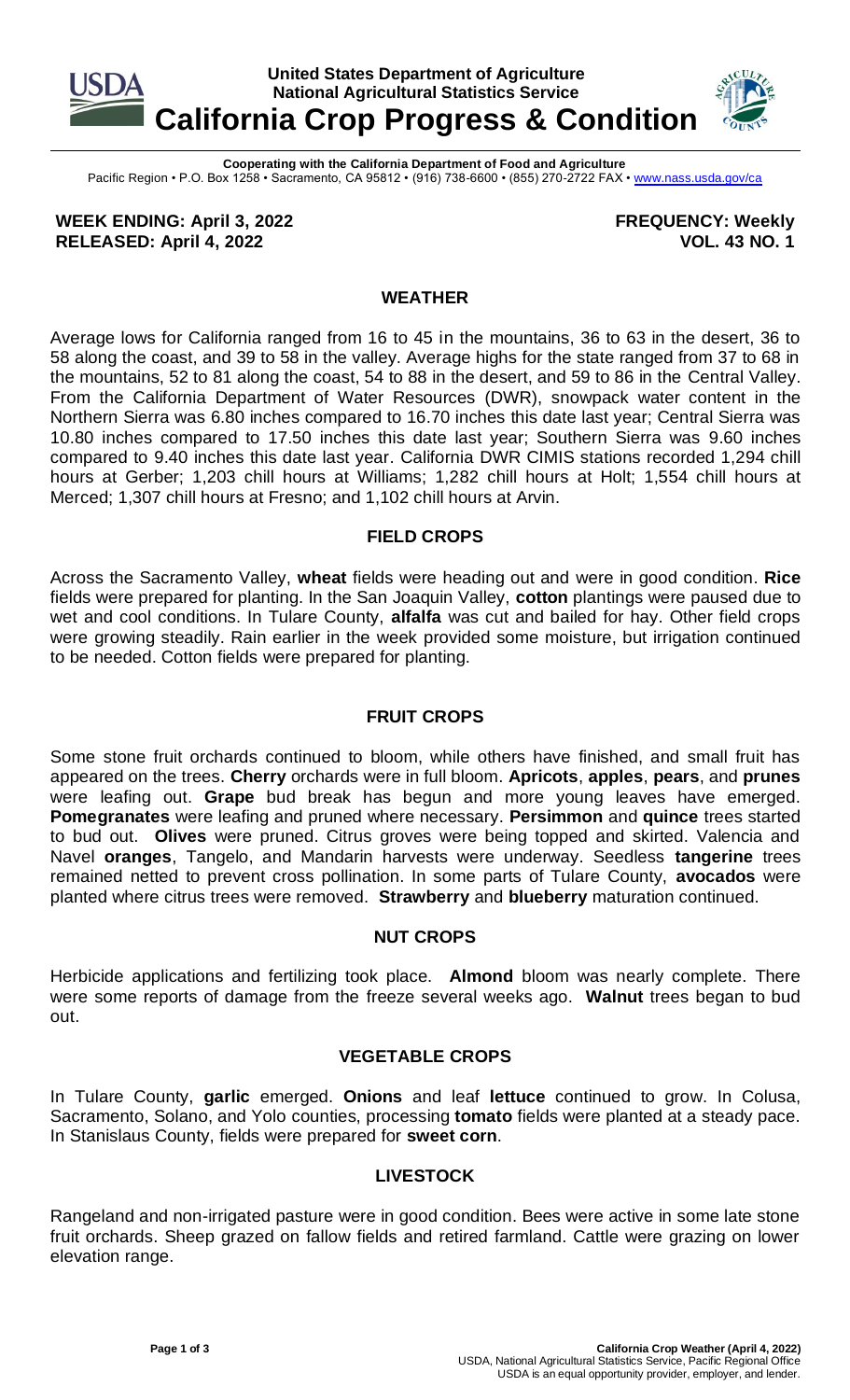**NOTICE:** USDA NASS has changed the base temperature used to calculate growing degree days (found in the table below) from 60 °F to 50 °F.

| <b>CALIFORNIA CROP WEATHER - WEEK ENDING APRIL 3, 2022</b> |                                              |                                          |                |     |                                                         |                                             |                                  |                                       |                                  |                                         |                                         |
|------------------------------------------------------------|----------------------------------------------|------------------------------------------|----------------|-----|---------------------------------------------------------|---------------------------------------------|----------------------------------|---------------------------------------|----------------------------------|-----------------------------------------|-----------------------------------------|
|                                                            | <b>TEMPERATURE</b>                           |                                          |                |     | <b>GROWING</b><br><b>DEGREE DAYS</b><br>AT 50 °F BASE 1 |                                             | <b>RAIN</b><br>DAYS <sup>2</sup> | <b>PRECIPITATION 3</b>                |                                  |                                         |                                         |
| <b>STATIONS</b>                                            |                                              |                                          |                |     | This                                                    | Normal                                      | This                             | This                                  | This                             | Normal                                  | Normal                                  |
|                                                            | Average<br>for Week<br>Ending<br>Apr 3, 2022 | Departure<br>from<br>Normal <sup>4</sup> | High           | Low | Year<br>Jan 1 -<br>Apr 3, 2022                          | Year <sup>4</sup><br>Jan 1 -<br>Apr 3, 2022 | Season<br>Oct 1 -<br>Apr 3, 2022 | Week<br>Week<br>Ending<br>Apr 3, 2022 | Season<br>Oct 1 -<br>Apr 3, 2022 | Season <sup>4</sup><br>Oct 1 -<br>Apr 3 | Year <sup>4</sup><br>Oct 1 -<br>Sept 30 |
|                                                            | - - Degrees Fahrenheit - -                   |                                          | - - Number - - |     | - - Days - -                                            | - - Inches of Precipitation - -             |                                  |                                       |                                  |                                         |                                         |
| <b>North Coast</b>                                         |                                              |                                          |                |     |                                                         |                                             |                                  |                                       |                                  |                                         |                                         |
| Eureka WFO                                                 | 49                                           | $-1$                                     | 61             | 36  | 73                                                      | $\mathbf{1}$                                | 75                               | 0.06                                  | 18.06                            | 33.86                                   | 40.61                                   |
| Ukiah                                                      | 56                                           | $\sqrt{2}$                               | 79             | 39  | 334                                                     | 128                                         | 46                               | 0.08                                  | 15.98                            | 30.93                                   | 35.07                                   |
| Santa Rosa                                                 | 56                                           | $\sqrt{2}$                               | 79             | 38  | 302                                                     | 160                                         | 47                               | 0.31                                  | 23.37                            | 30.24                                   | 34.00                                   |
| Napa State Hospital                                        | 54                                           | $\mathbf 0$                              | 74             | 38  | 199                                                     | 147                                         | 39                               | 0.22                                  | 16.54                            | 18.05                                   | 20.36                                   |
| <b>Central Coast</b>                                       |                                              |                                          |                |     |                                                         |                                             |                                  |                                       |                                  |                                         |                                         |
| San Francisco                                              | 56                                           | $\mathbf 0$                              | 72             | 47  | 452                                                     | 367                                         | 36                               | 0.00                                  | 17.16                            | 17.77                                   | 19.77                                   |
| San Jose                                                   | 59                                           | $\overline{2}$                           | 78             | 45  | 499                                                     | 369                                         | 26                               | 0.18                                  | 7.01                             | 11.88                                   | 13.58                                   |
| Salinas                                                    | 57                                           | $\mathbf{1}$                             | 70             | 43  | 599                                                     | 364                                         | 26                               | 0.23                                  | 6.87                             | 11.25                                   | 12.66                                   |
| Monterey                                                   | 55                                           | $\mathbf{1}$                             | 67             | 45  | 509                                                     | 375                                         | 35                               | 0.12                                  | 10.04                            | 14.63                                   | 16.36                                   |
| Paso Robles                                                | 58                                           | 3                                        | 81             | 40  | 339                                                     | 160                                         | 22                               | 0.93                                  | 8.50                             | 11.18                                   | 12.24                                   |
| <b>Sacramento Valley</b>                                   |                                              |                                          |                |     |                                                         |                                             |                                  |                                       |                                  |                                         |                                         |
| Redding                                                    | 62                                           | 6                                        | 81             | 41  | 552                                                     | 203                                         | 43                               | 0.28                                  | 15.45                            | 28.23                                   | 33.70                                   |
| <b>Red Bluff</b>                                           | 62                                           | 6                                        | 82             | 45  | 514                                                     | 220                                         | 36                               | 0.29                                  | 11.09                            | 19.79                                   | 23.25                                   |
| Orland                                                     | 61                                           | $\overline{4}$                           | 77             | 47  | 573                                                     | 231                                         | 37                               | 0.32                                  | 10.90                            | 18.36                                   | 21.52                                   |
| Oroville                                                   | 60                                           | 3                                        | 82             | 45  | 522                                                     | 268                                         | 37                               | 0.15                                  | 15.10                            | 22.52                                   | 25.84                                   |
| Marysville                                                 | 57                                           | $\overline{1}$                           | 82             | 39  | 376                                                     | 223                                         | 32                               | 0.23                                  | 7.17                             | 17.51                                   | 20.21                                   |
| Sacramento                                                 | 58                                           | $\overline{2}$                           | 81             | 40  | 358                                                     | 200                                         | 33                               | 0.97                                  | 12.95                            | 15.93                                   | 18.10                                   |
| San Joaquin Valley                                         |                                              |                                          |                |     |                                                         |                                             |                                  |                                       |                                  |                                         |                                         |
| Stockton                                                   | 60                                           | $\overline{c}$                           | 83             | 45  | 404                                                     | 310                                         | 29                               | 0.36                                  | 9.04                             | 11.74                                   | 13.53                                   |
| Modesto                                                    | 60                                           | $\sqrt{2}$                               | 82             | 45  | 393                                                     | 317                                         | 29                               | 0.51                                  | 8.77                             | 10.54                                   | 12.34                                   |
| Merced Macready                                            | 60                                           | $\mathsf 3$                              | 84             | 41  | 372                                                     | 233                                         | 24                               | 0.38                                  | 6.70                             | 10.11                                   | 11.87                                   |
| Madera                                                     | 59                                           | $\mathbf{1}$                             | 83             | 42  | 368                                                     | 289                                         | 18                               | 0.00                                  | 1.82                             | 9.36                                    | 10.86                                   |
| Fresno                                                     | 62                                           | 3                                        | 83             | 48  | 580                                                     | 351                                         | 21                               | 0.54                                  | 6.00                             | 9.37                                    | 11.05                                   |
| Lemoore                                                    | 61                                           | 3                                        | 84             | 45  | 408                                                     | 270                                         | 19                               | 0.46                                  | 4.01                             | 6.31                                    | 7.23                                    |
| Visalia                                                    | 63                                           | 5                                        | 86             | 48  | 488                                                     | 285                                         | 25                               | 0.46                                  | 7.12                             | 8.94                                    | 10.37                                   |
| <b>Bakersfield</b>                                         | 63                                           | 3                                        | 80             | 50  | 570                                                     | 443                                         | 18                               | 0.47                                  | 5.02                             | 5.50                                    | 6.40                                    |
| <b>Cascade Sierra</b>                                      |                                              |                                          |                |     |                                                         |                                             |                                  |                                       |                                  |                                         |                                         |
| Alturas                                                    | 43                                           | $\overline{c}$                           | 64             | 16  | 1                                                       | 0                                           | 39                               | 0.02                                  | 4.81                             | 7.48                                    | 11.72                                   |
| Mount Shasta                                               | 49                                           | 5                                        | 68             | 30  | 38                                                      | 0                                           | 54                               | 0.11                                  | 15.33                            | 30.96                                   | 37.86                                   |
| <b>Blue Canyon</b>                                         | 47                                           | 5                                        | 61             | 35  | 105                                                     | 0                                           | 47                               | 0.09                                  | 52.17                            | 51.91                                   | 62.80                                   |
| Yosemite Valley                                            | 43                                           | $-4$                                     | 59             | 30  | 65                                                      | 0                                           | 36                               | 0.65                                  | 23.17                            | 33.10                                   | 40.65                                   |
| <b>South Coast</b>                                         |                                              |                                          |                |     |                                                         |                                             |                                  |                                       |                                  |                                         |                                         |
| Santa Maria                                                | 54                                           | $-2$                                     | 64             | 44  | 419                                                     | 421                                         | 23                               | 1.02                                  | 7.41                             | 12.03                                   | 13.42                                   |
| Santa Barbara                                              | 55                                           | $-2$                                     | 70             | 44  | 502                                                     | 434                                         | 23                               | 1.27                                  | 10.26                            | 15.89                                   | 17.38                                   |
| Oxnard                                                     | 56                                           | $-2$                                     | 63             | 48  | 696                                                     | 665                                         | 23                               | 1.06                                  | 11.37                            | 11.83                                   | 13.05                                   |
| Riverside                                                  | 60                                           | $-1$                                     | 74             | 47  | 959                                                     | 716                                         | 21                               | 0.49                                  | 4.63                             | 8.39                                    | 9.48                                    |
| Los Angeles                                                | 59                                           | $-1$                                     | 65             | 52  | 977                                                     | 807                                         | 24                               | 1.09                                  | 9.94                             | 11.23                                   | 12.33                                   |
| San Diego                                                  | 60                                           | $-2$                                     | 68             | 54  | 784                                                     | 921                                         | 26                               | 0.70                                  | 6.07                             | 8.70                                    | 9.87                                    |
| <b>Southeast Interior</b>                                  |                                              |                                          |                |     |                                                         |                                             |                                  |                                       |                                  |                                         |                                         |
| Bishop                                                     | 56                                           | 4                                        | 78             | 36  | 134                                                     | 29                                          | 12                               | 0.25                                  | 4.76                             | 3.94                                    | 4.87                                    |
| Daggett                                                    | 66                                           | $\overline{\mathbf{4}}$                  | 85             | 47  | 592                                                     | 431                                         | 8                                | 0.00                                  | 1.02                             | 2.85                                    | 3.80                                    |
| Lancaster                                                  | 58                                           | $\overline{c}$                           | 80             | 39  | 250                                                     | 147                                         | 13                               | 0.29                                  | 3.49                             | 6.07                                    | 6.86                                    |
| Thermal                                                    | 70                                           | $\overline{2}$                           | 88             | 45  | 972                                                     | 961                                         | 6                                | 0.01                                  | 0.19                             | 2.31                                    | 2.98                                    |
| <b>Blythe</b>                                              | 71                                           | $\overline{c}$                           | 87             | 51  | 1,077                                                   | 1,021                                       | 5                                | 0.00                                  | 0.28                             | 2.45                                    | 3.58                                    |
| Imperial                                                   | 69                                           | $\mathbf{1}$                             | 86             | 52  | 1,032                                                   | 1,026                                       | $\overline{2}$                   | 0.00                                  | 0.06                             | 1.80                                    | 2.39                                    |

<sup>1</sup> Previously labeled as growing degree hours. The column title was corrected in the Sept 27, 2021 report. Additionally, degree days were previously calculated using a base of 60 degrees. The base temperature was changed to 50 degrees in the April 4, 2022 report.

<sup>2</sup> Total number of days with precipitation events this season.

3 Rain or melted snow/ice.

4 Normal periods 1990-2020 used in departure from normal calculations.

Data retrieved from NOAA and NWS. Calculated by USDA NASS. All rights reserved.

### **Reservoir Data from the California Department of Water Resources**

|                       |           |           | April 3, 2022          | This Date Last Year   |                |                        |
|-----------------------|-----------|-----------|------------------------|-----------------------|----------------|------------------------|
| <b>Reservoir</b>      | Capacity  | Storage   | Percent of<br>Capacity | Percent of<br>Average | <b>Storage</b> | Percent of<br>Capacity |
|                       | Acre Feet | Acre Feet | Percent                | Percent               | Acre Feet      | Percent                |
| Shasta Lake           | 4,547,300 | 1,738,098 | 38                     | 48                    | 2,396,342      | 53                     |
| Lake Oroville         | 3,537,400 | 1,685,866 | 48                     | 67                    | 1,444,125      | 41                     |
| <b>Trinity Lake</b>   | 2,443,800 | 807.970   | 33                     | 45                    | 1,297,497      | 53                     |
| New Melones Reservoir | 2,413,000 | 931,449   | 39                     | 62                    | 1,533,305      | 64                     |
| San Luis Reservoir    | 2,057,200 | 927.994   | 45                     | 53                    | 1,109,132      | 54                     |
| Don Pedro Reservoir   | 4.547.300 | 1,256,477 | 62                     | 82                    | 1.388.980      | 68                     |

Source[: cdec.water.ca.gov/reportapp/javareports?name=DLYHYDRO](https://cdec.water.ca.gov/reportapp/javareports?name=DLYHYDRO)